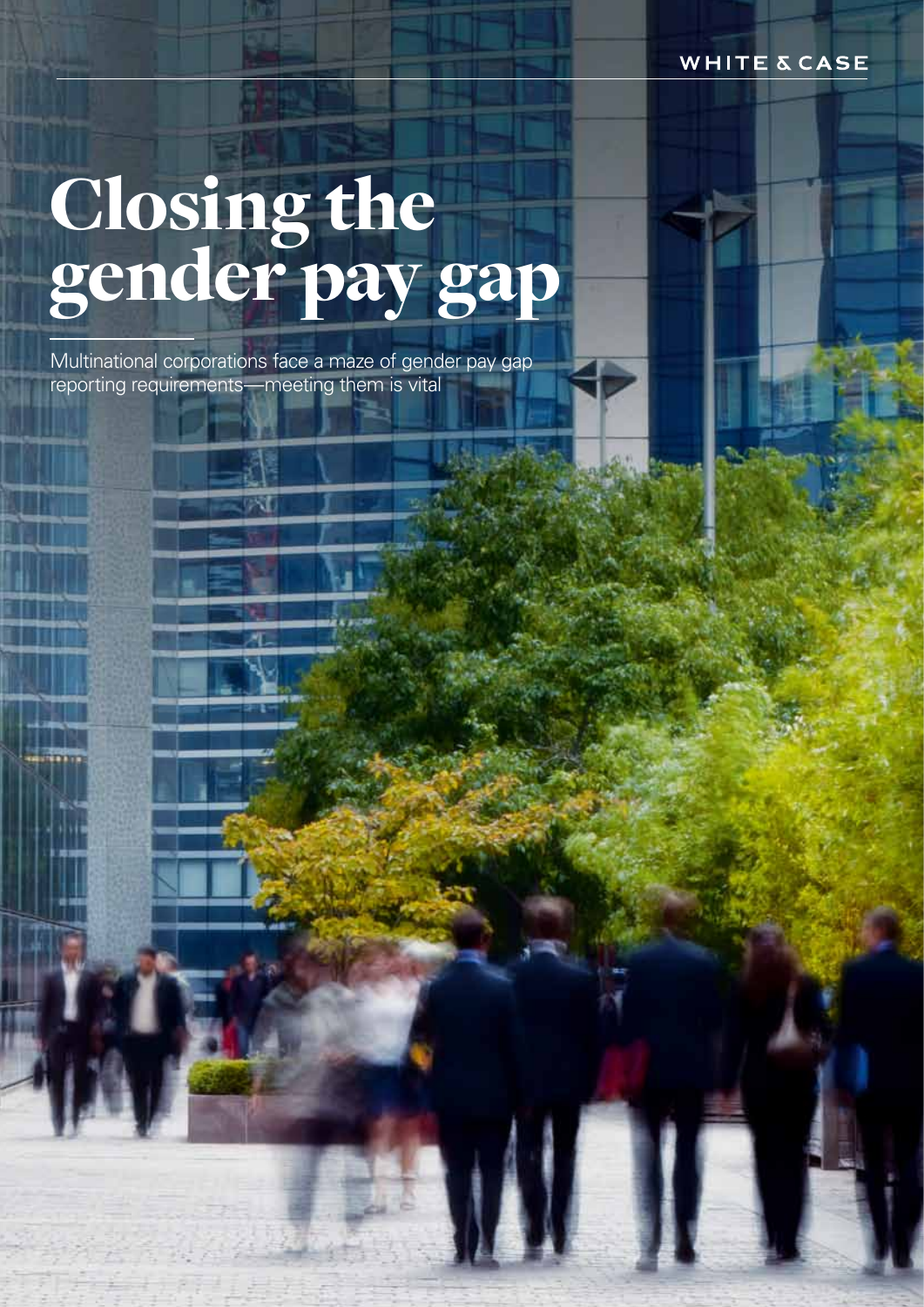## Closing the gender pay gap

The gender pay gap is an issue that is racing up the political and boardroom agendas around the world. **Stephen Ravenscroft** of global law firm White & Case discusses the practical and operational challenges for multinational companies facing a fast-changing legal and regulatory environment when it comes to monitoring and reporting their gender pay gap statistics

he landscape for gender pay gap reporting is shifting fast, and multinational corporations Face a maze of new obligations in<br>
Face a maze of new obligations in the different countries in which they operate. This myriad of legislation and regulation poses practical and operational challenges.

There is no one standard international approach and there are big differences in the types of data that will need to be collected, how the information is reported and published, and penalties for failing to comply.

Those that fall foul of the rules could—depending on the jurisdiction face fines or the risk of being named and shamed, with all the reputational damage that could bring.

### **Equality and pay**

Data from the Organisation for Economic Co-operation and Development (OECD) show gradual progress is being made towards equality. But according to PwC's Women in Work Index 2017, on average, women still earn 16 per cent less than men.

The causes of the pay gap are deepseated, often linked to women working in less remunerative sectors, taking career breaks and filling more parttime roles, and form part of a broader debate about equality involving not just the sexes, but also race and social mobility issues.

The mounting evidence that closing the gender pay gap can have



US\$11,000 Global average annual earnings,

women **Source:** Global Gender Gap Index 2016, World Economic Forum

### **Percentage of women and men working fewer than 35 hours per week**



**Source:** International Labour Organisation; *Women at Work Trends 2016.*  \*Estimates based on data from 100 countries

 $\overline{\mathcal{L}}$ The causes of the pay gap are deep-seated, often linked to women working in less remunerative sectors, taking career breaks and filling more part-time roles

a beneficial effect on an individual company's performance and the broader economy is driving a wave of new legislation as governments respond to the need to tackle gender pay inequalities. For some, addressing the pay divide has been a longstanding priority, while others are playing catch-up.

Scandinavian countries that have advanced family-friendly policies with a wide range of support mechanisms for women in the workplace are often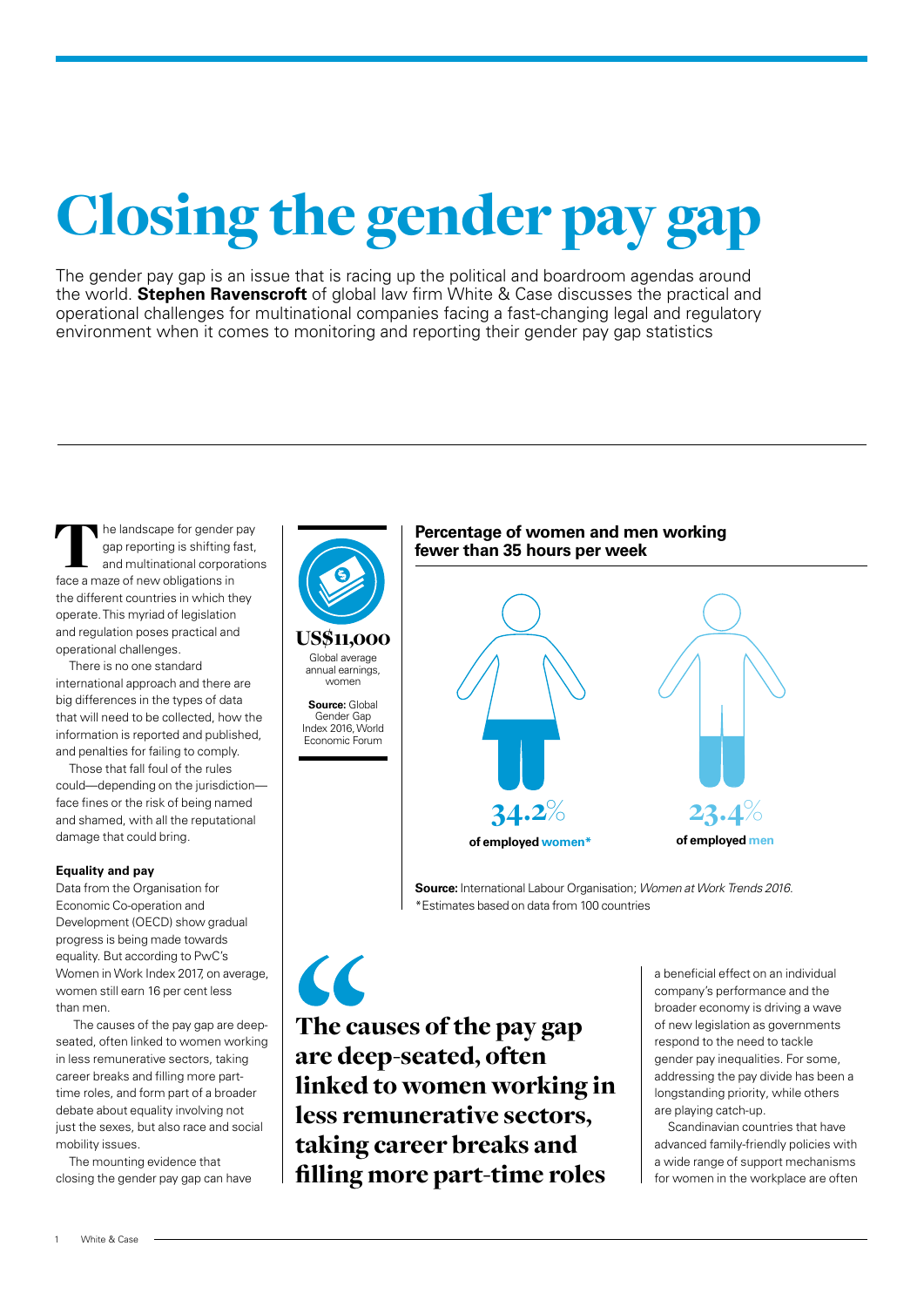held up as a light of how things can be done well. In the private sector, tech companies have been at the forefront of the debate. Facebook and Microsoft announced that they had closed the gender pay gap on US Equal Pay Day in 2016.

#### **Understanding the numbers**

Approaches to gender pay reporting vary vastly between countries—from minimal legislation in Japan to wideranging and complex requirements in France, and it is vital that companies understand the legal requirements of each jurisdiction in which they operate. The laws in the country of their headquarters, which drive strategy across the business, may be very different from those in other countries where the business employs personnel.

Thresholds for employee numbers covered by legislation differ, from 10 in Sweden to 500 in certain cases in Germany. In the UK, where new laws on gender pay gap reporting come into force in April 2017, the threshold is set

**Percentage pay gap around the world**

### **Gender pay data audit: A checklist**

- Identify who will be responsible for obtaining and analysing the data
- Assign a senior person or director to have overall supervision and sign-off responsibility
- Understand the legislation and what is required in each country
- If data is tracked centrally, check for discrepancies between countries, and drill down to detect patterns or explanations for discrepancies by location, business units and seniority
- Consider what types of personnel are covered by the rules
- Define what counts as 'pay' and consider if a monetary value can be placed on non-cash benefits

**Source:** White & Case

- Check if adjustments are needed for bonuses and for what period
- Ensure data is up to date, particularly where a snapshot is required
- Consider the impact of recognised factors, such as part-time versus full-time work, career breaks and parental leave
- Prepare a narrative and understand your story
- Think about how you will engage with internal and external audiences
- Consider how the results can be used to improve your internal HR processes, such as recruitment and promotion
- Benchmark against competitors
- Start early!

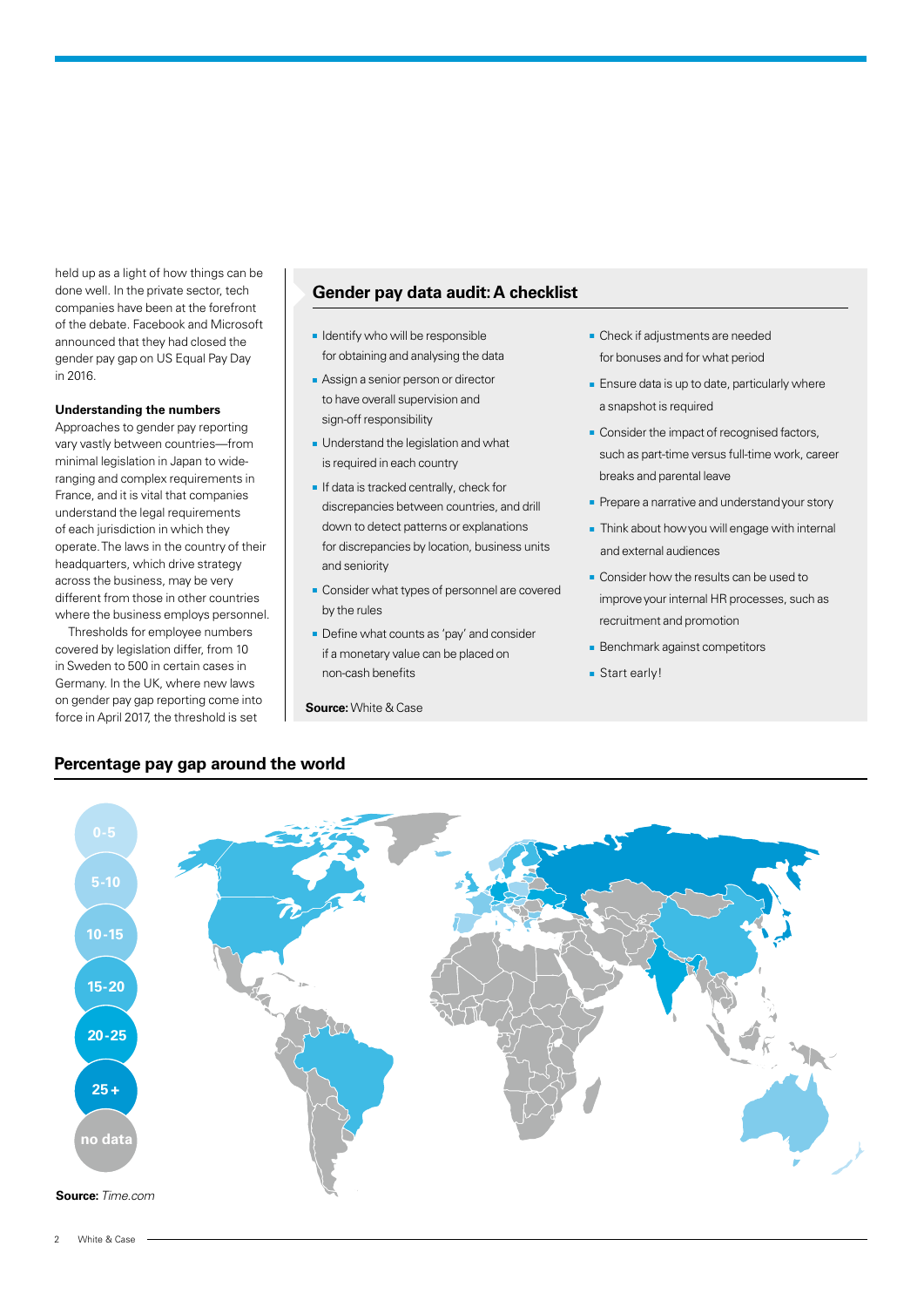### At a glance: Gender pay gap reporting requirements in the US, the UK, Sweden, Germany, France and Japan

| <b>Question</b>                                                                                                                                                                |                                                                                                                                                 | Germany                                                                                                                                                                             |  |
|--------------------------------------------------------------------------------------------------------------------------------------------------------------------------------|-------------------------------------------------------------------------------------------------------------------------------------------------|-------------------------------------------------------------------------------------------------------------------------------------------------------------------------------------|--|
| National gap between men and women's<br>median pay. Source: OECD, Eurostat, 2015                                                                                               | 15%                                                                                                                                             | 22%                                                                                                                                                                                 |  |
| Legal obligations for private employers to<br>collect and/or publish information on the<br>gender pay gap? When did these come into<br>force and which employers are affected? | Companies with more than 50 employees<br>must collect information, but there is no<br>obligation to publish.                                    | A draft bill to improve transparency on pay is<br>in its early stages, affecting employers with<br>more than 200 employees. Extra obligations<br>for those with over 500 employees. |  |
| What kind of information must be collected<br>and published, and how often?                                                                                                    | Depending on company size, information<br>includes recruitment, leave, salary,<br>promotion, age and seniority, training<br>and qualifications. | Information to include gender<br>split and measures to promote<br>equal treatment and pay.                                                                                          |  |
| What sanctions are levied on employers who<br>fail to comply with their legal obligations?                                                                                     | Possible fines for failing to consult the<br>Works Council, negotiate an in-house<br>agreement or set up an action plan.                        | No specific legal sanctions, but there is an<br>assumption that failure to meet reporting<br>obligations will carry a fine.                                                         |  |
| What types of employees are covered under<br>the rules?                                                                                                                        | All employees.                                                                                                                                  | The draft bill will apply to all regular<br>employees, not freelancers.                                                                                                             |  |
| Does the employer have to collect and<br>publish separate figures for full-time and<br>part-time employees?                                                                    | No.                                                                                                                                             | Not specified, but reporting<br>obligations include numbers<br>of full and part-time staff.                                                                                         |  |
| How must the information be published?                                                                                                                                         | No obligation to publish,<br>but must be passed to Works Councils.                                                                              | Sent to the Commercial Register.                                                                                                                                                    |  |
| Is there a requirement for the accuracy of<br>the information to be verified by a<br>representative of the employer? If so, who?                                               | Should be accurate and<br>verified by legal representative or<br>HR manager.                                                                    | Not specified.                                                                                                                                                                      |  |
| What other legal obligations do employers<br>have to promote gender equality and/or<br>equal pay?<br><b>Source:</b> White & Case                                               | General legal obligation not to<br>discriminate because of gender,<br>and various legal regulations.                                            | Constitution promotes equal rights. The<br>employer also has to comply with the<br>general legal obligation not to discriminate<br>because of gender.                               |  |

at 250 employees per company (not in aggregate across a group of companies).

Large corporations will meet the trigger points in many countries in which they operate. But common themes and methodology for collecting and analysing data will apply regardless of the country in which such obligations may occur. The first step in the process is to decide which group of individuals will be responsible for co-ordinating the complex exercise of gathering and monitoring data. The team will likely



Number of years, on average, needed to close the pay gap at current rates

**Source:** OECD

be led by a senior HR professional and will include representatives from many departments including payroll, HR, benefits and legal. A board-level director may be required to take overall responsibility for the process due to the high sensitivity of the data involved.

A year ago, Dow Jones, the USbased news and information company, carried out a group-wide pay equity review, covering not just gender but also minority groups, which has laid out some of the groundwork for meeting

legislation in the UK and elsewhere. "For a multinational organisation like ours, a lot of practice comes from outside the UK, so it wasn't just a policy-driven decision for us," explains Meredith Van Eeuwen, EMEA HR director at Dow Jones. "This was a global push: a top-down initiative paired with transparency, openness and a cultural change."

For many companies, compiling the raw data from various parts of the organisation will be a major task in itself. Even defining which employees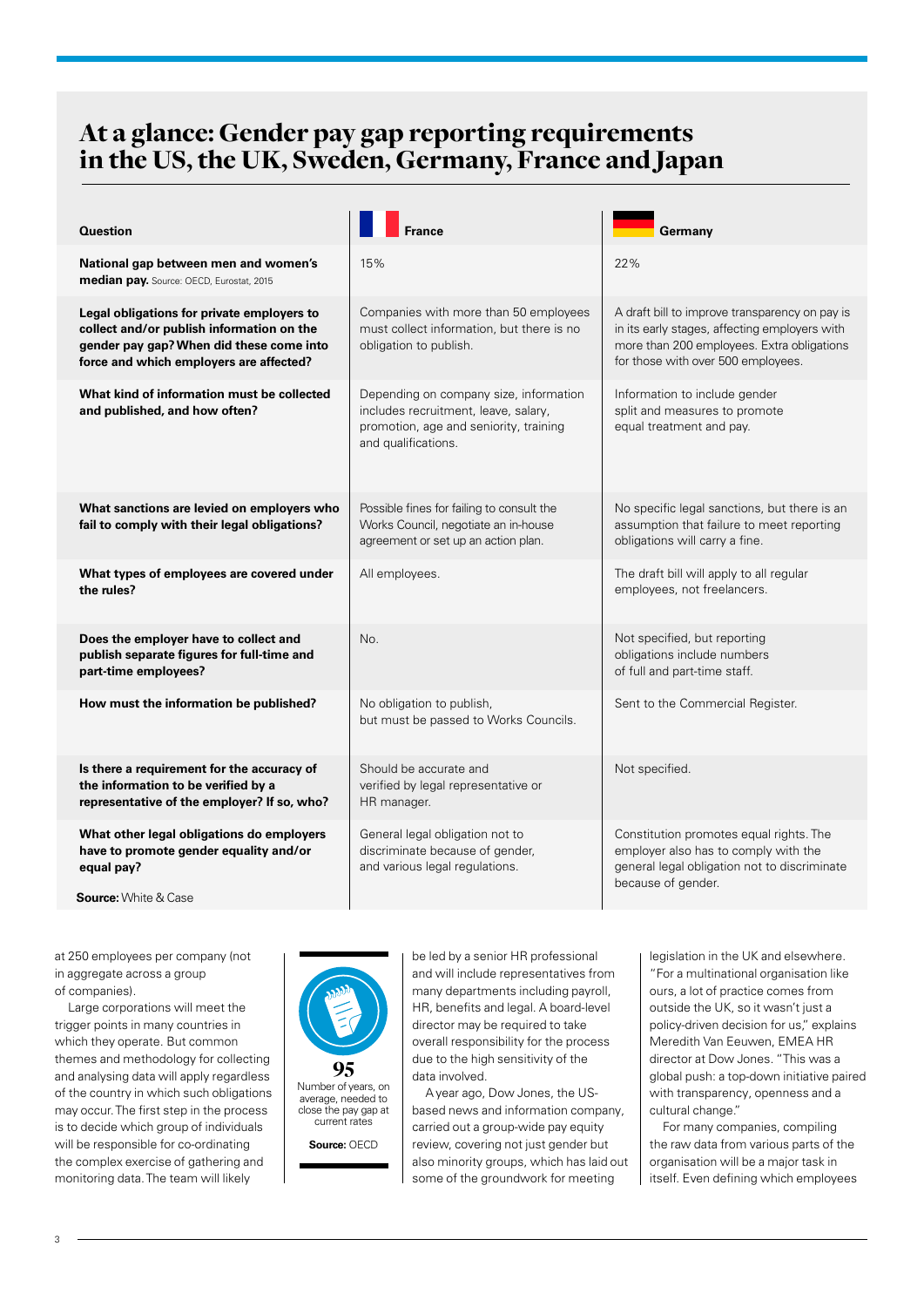| Japan                                                                                            | <b>Sweden</b>                                                                              | NZ.<br><b>ZIN</b> United Kingdom                                                                                                                                      |                                                                                                                    |
|--------------------------------------------------------------------------------------------------|--------------------------------------------------------------------------------------------|-----------------------------------------------------------------------------------------------------------------------------------------------------------------------|--------------------------------------------------------------------------------------------------------------------|
| 26%                                                                                              | 14%                                                                                        | 17%                                                                                                                                                                   | 19%                                                                                                                |
| No specific law covering<br>the gender pay gap.                                                  | Since January 2017, new rules<br>have applied to employers with<br>more than 10 employees. | New laws come into force in April<br>2017 for all employers with at least<br>250 employees.                                                                           | From March 2018, employers<br>with at least 100 staff will<br>be required to file pay data<br>according to gender. |
| $N/A$ .                                                                                          | Annual salary analysis<br>including pay gap and measures<br>necessary to correct gaps.     | Annually, including mean and<br>median average pay, split into four<br>quartiles and including information<br>on bonuses. Narrative encouraged,<br>but not mandatory. | Annual disclosure, covering<br>12 pay bands, including job<br>categories, gender, race<br>and ethnicity.           |
| $N/A$ .                                                                                          | If the official requests for<br>information are not met,<br>punitive damages are possible. | No formal sanctions, but the public<br>can check online to see if employers<br>have complied.                                                                         | Companies can be compelled<br>by court to report. False<br>reporting can lead to fines.                            |
| N/A.                                                                                             | All employees.                                                                             | All ordinary employees, some casual<br>workers and contractors, but not<br>agency workers.                                                                            | All full- and part-time<br>employees, but not casual<br>workers or agency staff.                                   |
| N/A.                                                                                             | Not specified, but our<br>interpretation is that it<br>includes full or part-time.         | No. Data collected should<br>include both full-time and<br>part-time employees.                                                                                       | Yes.                                                                                                               |
| N/A.                                                                                             | Does not have to be published,<br>but must be provided to<br>the unions.                   | On the employer's website and<br>uploaded to a government website.                                                                                                    | Submitted to the Equal<br><b>Employment Opportunity</b><br>Commission. Aggregated data.                            |
| N/A.                                                                                             | No explicit obligation.                                                                    | Yes. Data must be signed off as<br>accurate by a senior employee,<br>director or partner.                                                                             | Must be certified as accurate,<br>no requirement to be verified.                                                   |
| Companies with more<br>than 300 staff must collect<br>data on proportion of<br>female employees. | General legal obligation not to<br>discriminate because of gender.                         | General legal obligation not to<br>discriminate because of gender.                                                                                                    | Various federal, state and<br>local laws.                                                                          |

\*Requirements may change as the Trump administration moves forward with efforts to reduce federal regulations.

are included is not straightforward. In the UK, for instance, some types of casual staff and contractors are counted while agency workers are not.

There is also no single definition of 'pay', and the concept of what constitutes 'pay' can vary not just between countries and companies, but even between different functions in an organisation. Does it mean basic hourly pay, or does it also include overtime and bonuses? If bonuses are awarded as shares or options, should they be included when they incur a tax charge?

And what about non-cash benefits and allowances, such as cars and travel childcare and parental leave? These are fundamental issues that need to be clarified on a country-by-country basis.

### **Getting the message right**

Collating the figures is only part of the process. That's when the hard work begins. By trawling through the figures and looking across the business and different territories, companies should seek to uncover discrepancies and provide explanations. For example,

in some organisations, the divide might be because of the high proportion of women in administrative jobs compared to a higher proportion of men in senior management roles.

Geography can also play a part, not just between different countries but also within them. London salaries are typically higher than in the UK regions and this could skew the figures if management roles—dominated by men—are concentrated in the capital and administration is done elsewhere. In the US, for instance, rules on pay data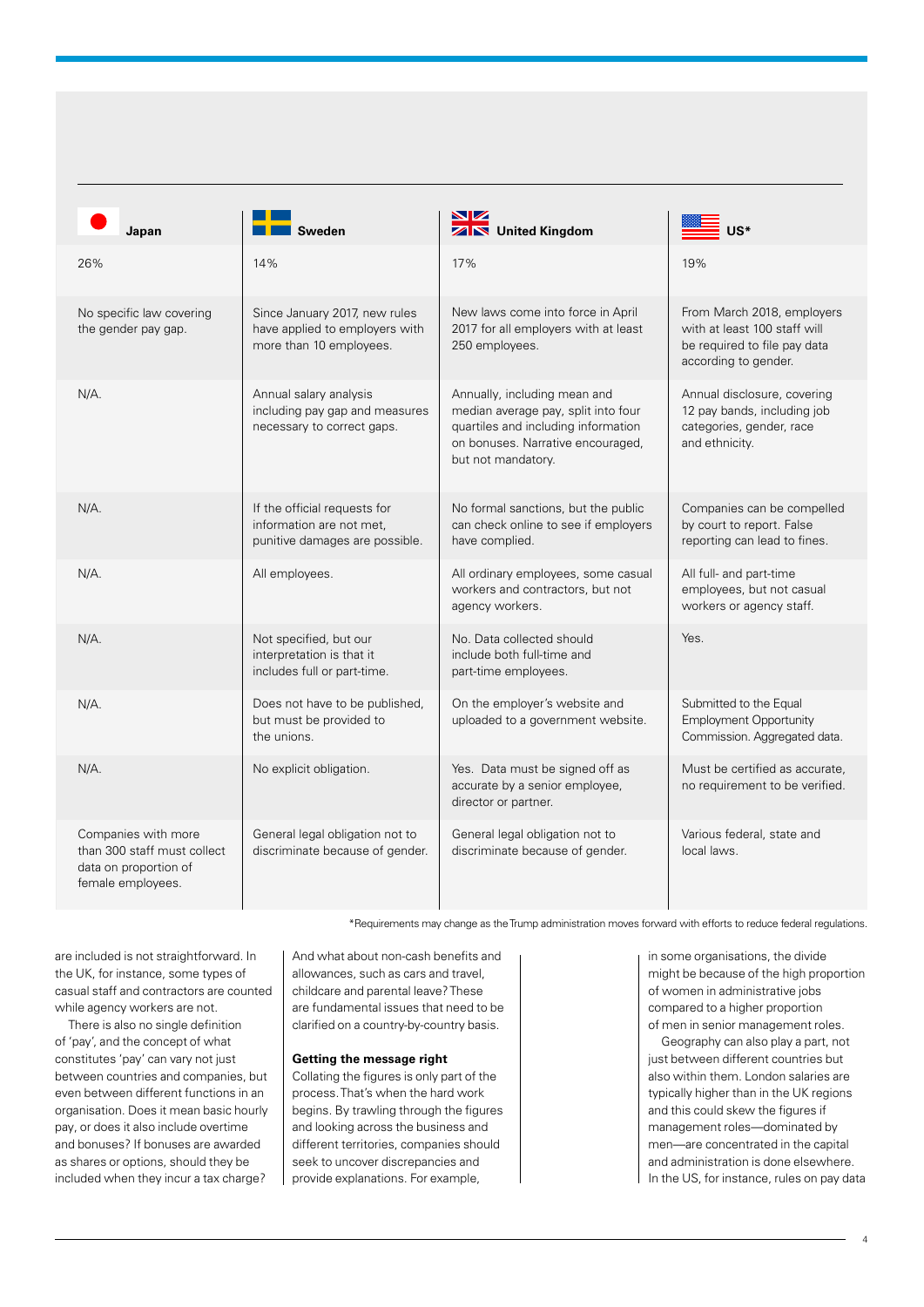that come into force in March 2018 also demand information about job category, sex, race and ethnicity. This requires a sophisticated system for analysing job grades and categories, but it is only by going into this level of detail and drilling down into the data that companies can draw out an understanding of the results and explain any discrepancies.

One of the main reasons that women's pay lags that of men is a difference in work-life patterns that sees them spend more time out of the workforce.

Women also make up a higher proportion of part-time workers whose pay is generally lower than that of fulltime colleagues. Scandinavian countries score highly on gender pay gap rankings because there is a relatively high number of women in full-time work, which in turn is a reflection of affordable childcare that helps women get back into the workforce.

#### **Bridging the gap**

However, as important as 'why' the gap exists is what steps an organisation will take to address the gap as part of a wider HR strategy, says Matthew Moth, founding partner of strategic communications consultancy Madano.

"Organisations must think hard about the levers that they can use to drive change over time, as it will be tracked, says Moth. "This may be quite different from sector to sector, but will include areas such as recruitment policies, training, education, tools to understand the impact of decisions on gender pay gaps and communication tools to help employees return to work more easily." Wholesale industry changes may also be necessary to create balance in sectors where there is a heavy gender bias, he adds.

There are serious potential risks for those who ignore their reporting obligations. In some countries, there are legal consequences for failing to comply. The US can impose penalties, France has already fined companies for not meeting existing obligations and in certain circumstances, companies that fall foul of the rules can find themselves

### **Business strategies for gender parity**



Set targets and measure progress



Promote work-life balance

**Source:** *The Future of Jobs*, World Economic Forum

Support women's integration into the value chain

Development, leadership training for women



### Collating the data is only part of the process. That's when the hard work begins

barred from bidding for public sector contracts. The UK legislation will oblige companies to publish their gender pay information annually and advises that they also issue a narrative explaining the results. And while there are no specified penalties, the publication of results opens the potential for naming and shaming poor performers.

Deciding how to present and manage the messaging of gender pay gap reporting for a wide range of audiences is very important. Sophisticated companies will see the value in



**Source:** Global Gender Gan Index 2016, World Economic Forum



**Transparent** career paths, salary structures



**Demonstrate** leadership commitment



Build awareness of benefits among managers



Offer/support flexible work

providing a narrative that brings the raw data to life for existing and prospective employees, stakeholders, other businesses and the wider community.

Companies should see gender pay gap reporting as an important tool to look at the data across different locations, business units, subsidiaries and even management levels.

Many organisations will likely go beyond simply meeting specific legal requirements, seizing the opportunity to gain a better understanding of their business and to improve performance. It will also provide a valuable blueprint for addressing other issues around diversity, equality and social responsibility, and a key benchmark by which companies will be judged. Armed with the data and the narrative, companies can apply the adage 'what gets measured gets managed' and absorb the results into their HR processes.

There is a growing awareness that a gap on a CV from a career break can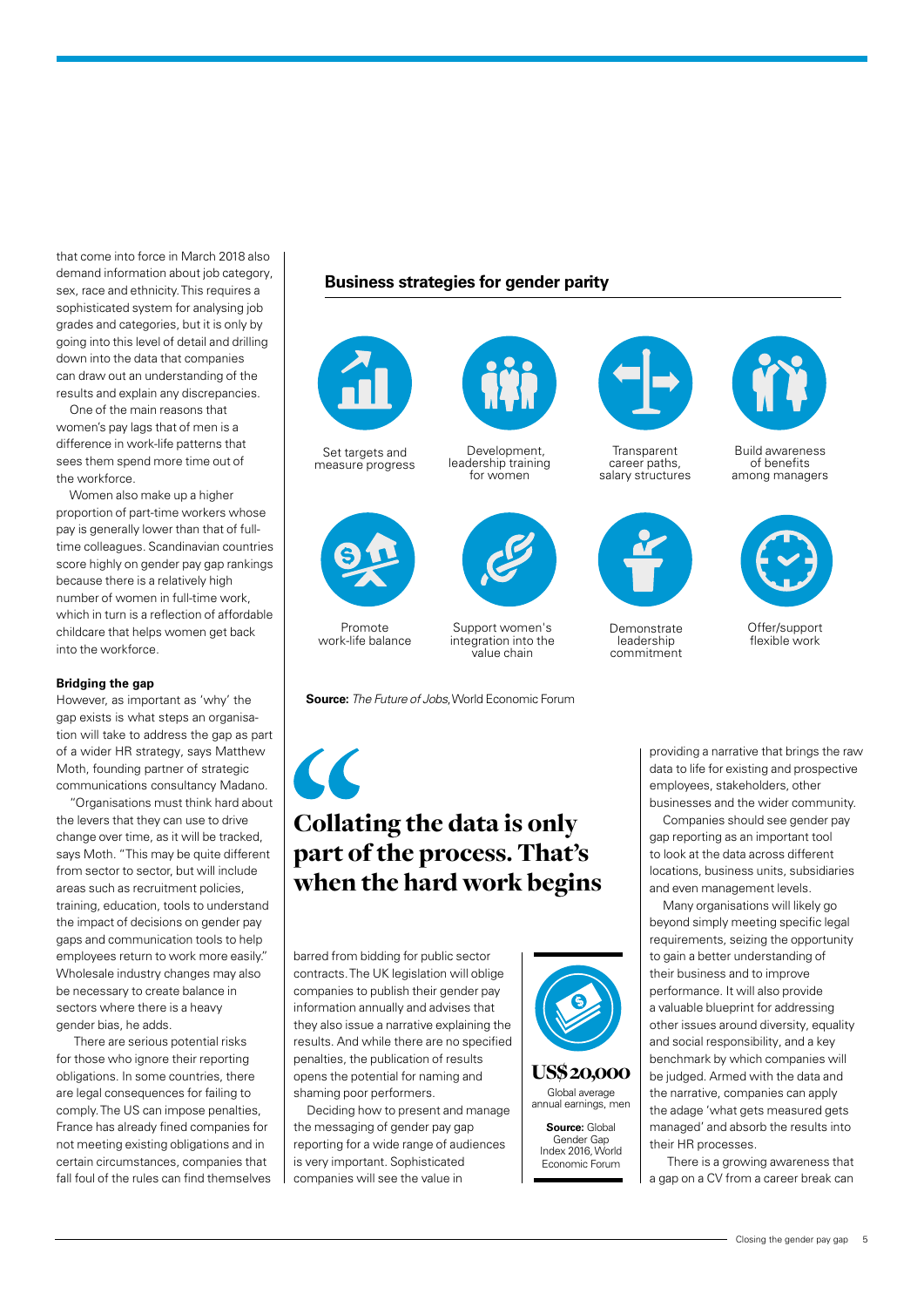slow pay progression. Google's policy of basing salaries on the market rate for a job rather than an applicant's previous salary has meant that women enjoy bigger pay raises on joining the company than male counterparts.

In January 2017, Philadelphia became the first US city to ban employers from asking for applicants' salary history.

There are big variations in what information is made public. Where the results are made public, companies will be able to benchmark themselves against their peers, not just in their pay gap performance, but in the way that they present the results and the narrative. They should go beyond offering an explanation for any discrepancies and set out plans to address the causes.

#### **The wider business case**

The impact of these reports could be profound. It is easy to understand why a woman faced with two similar potential employers would choose the one that

has the most compelling evidence and narrative of its willingness to tackle the gender pay gap.

"Whether or not companies are doing it because they are bound by law, they should think strategically about what they hope to get out of the process and start communicating that internally and externally," Van Eeuwen advises.

"This is a much bigger issue than how a company is perceived internally right now and a generation is coming through that will see this as a major issue when it comes to the recruitment process."

Indeed, gender pay gap reporting should be viewed as one measure in the wider agenda—not simply the end in itself, says Moth.

"It is not thinking about how year one will 'appear' once you have crunched the data, but how that performance is going to track over time and the measures that you are implementing to shift that performance year-on-year towards your goal," he says. "It is about

### $\overline{\mathcal{L}}$ One of the main reasons that women's pay lags that of men is a difference in work-life patterns



The average gender pay gap between men and women **Source:** PwC Women in Work Index

creating a framework into which gender pay gap reporting fits."

For some organisations, it may make sense to create a three-year horizon for change and then demonstrate how performance is evolving annually, suggests Moth.

"Other initiatives can be completed in shorter time frames, for example an education programme about unconscious bias, but the size and complexity of the organisation needs to be considered," he cautions.

In an age when companies are highly sensitive about their corporate and social responsibilities, a carefully written statement setting out an action plan will be valued by suppliers and clients who want to be seen to be dealing with partners that adopt an ethical approach.

It will help monitor recruitment, pay and career progression and, where necessary, develop policies such as setting gender diversity targets, introducing gender-balance interview panels and eliminating unconscious bias in salary reviews and promotions.

If companies want to tackle root causes of the gap, they should look at ways of helping women to return to work more quickly through support for childcare, improved provisions for shared parental leave and opportunities for flexible working. It will not solve the problem overnight and may not eliminate the divide entirely, but the gender gap reporting exercise will give senior management a vital tool for measuring progress.

### **If historic trends continue, the pay gap would close in...**



Closing the gender pay gap 6